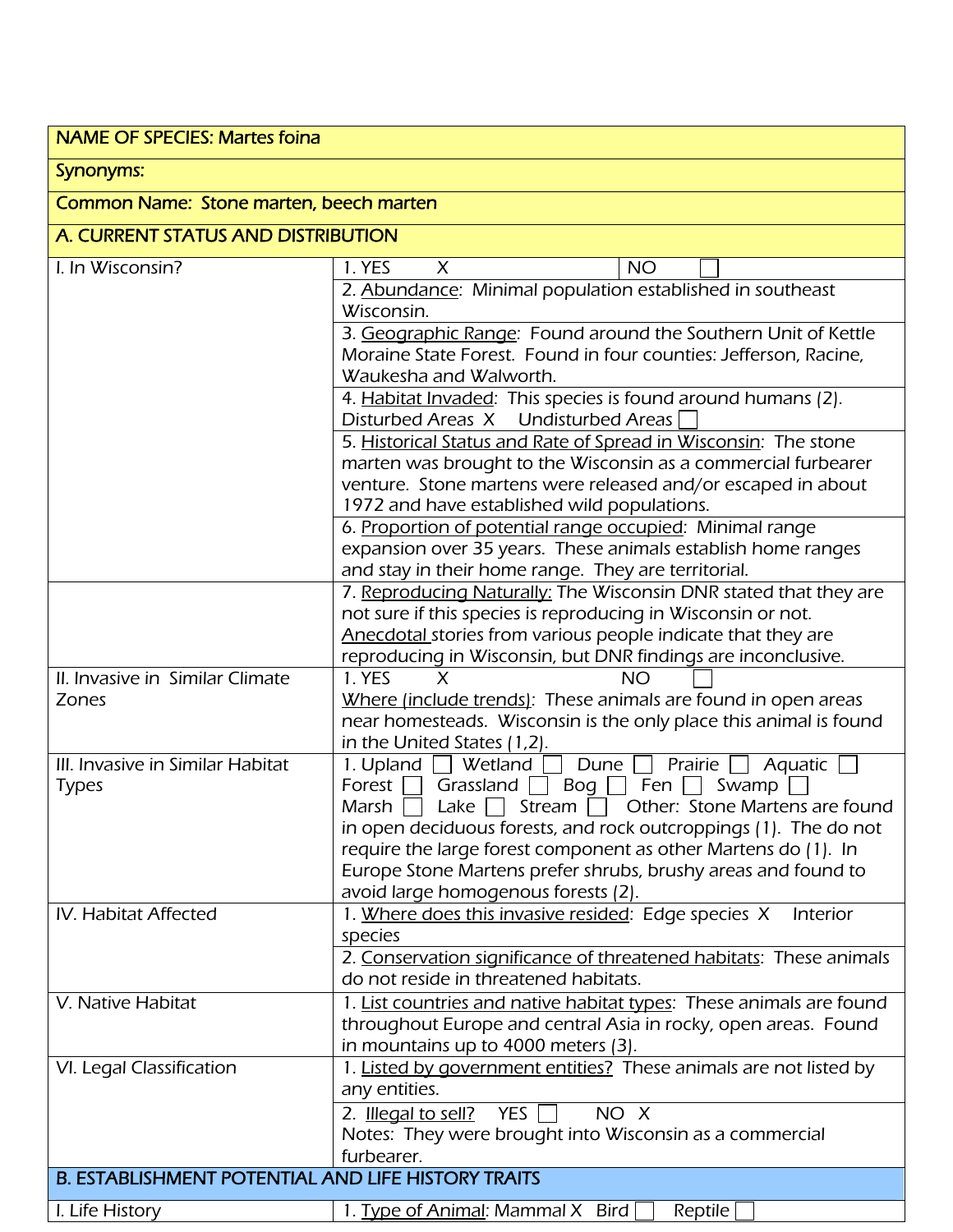|                              | Amphibian<br>Fish                                                     |
|------------------------------|-----------------------------------------------------------------------|
|                              | 2. Age of Maturity or Time of self sufficient: Stone Martens become   |
|                              | self-sufficient at the end of the summer of the year in which they    |
|                              | are born $(1)$                                                        |
|                              | 3. Gestation Period: Total period of pregnancy lasts from 230-275     |
|                              | days (3). This is because these animals have delayed implantation.    |
|                              | Copulation occurs between June to August, but implantation starts     |
|                              | in February. From the time implantation occurs until birth, true      |
|                              | gestation taking about 1 month.                                       |
|                              | 4. Mating System: Polygamous   Polyandrous X                          |
|                              | Monogamous                                                            |
|                              | Notes:                                                                |
|                              | 5. Breeding period: Stone martens breed between June and              |
|                              | August.                                                               |
|                              | 6. Hybridization potential: No information.                           |
|                              |                                                                       |
| II. Climate                  | 1. Climate restrictions: No information.                              |
|                              |                                                                       |
|                              | 2. Effects of potential climate change: No information.               |
|                              |                                                                       |
| III. Dispersal Potential     | 1. Pathways - Please check all that apply:                            |
|                              | Unintentional: Bird $\Box$<br>Animal $\Box$<br>Vehicles/Human         |
|                              | Wind $\Box$<br>Water $\Box$<br>Other:                                 |
|                              |                                                                       |
|                              | <u>Intentional</u> : Ornamental    <br>Forage/Erosion control         |
|                              | Recreational $\Box$ Other: Fur industry<br>Medicine/Food:             |
|                              |                                                                       |
|                              | 2. Distinguishing characteristics that aid in its survival and/or     |
|                              | inhibit its control: Adapts to living around humans, including living |
|                              | in human-occupied buildings (3).                                      |
| IV. Ability to go Undetected | 1. HIGH $\Box$ MEDIUM X LOW $\Box$ This is a very solitary            |
|                              | animal, and nocturnal (1, 2). This marten has adapted to living       |
|                              | around humans.                                                        |
| <b>C. DAMAGE POTENTIAL</b>   |                                                                       |
|                              |                                                                       |
| I. Competitive Ability       | 1. Presence of Natural Enemies: Red fox (Vulpes vulpes), coyotes,     |
|                              | owls, cats.                                                           |
|                              | 2. Competition with native species: There was no real information     |
|                              | on this. This marten prefers human-altered environments. This         |
|                              | species feeds on rabbits, chickens, young chicks, eggs and fruit, but |
|                              | there is no information if they significantly compete with native     |
|                              | species (1).                                                          |
|                              | 2. Rate of Spread:<br>-changes in relative dominance over time:       |
|                              | -change in acreage over time:                                         |
|                              | $HIGH(1-3 \text{ yrs})$ MEDIUM (4-6 yrs)<br>LOW (7-10 yrs) $X$        |
|                              | Notes: Stone martens have been in the wild in southeast WI for        |
|                              | about 35 years and have not appreciably expanded their range.         |
| II. Environmental Effects    | 1. Alteration of ecosystem/community composition?                     |
|                              | <b>YES</b><br>NO X                                                    |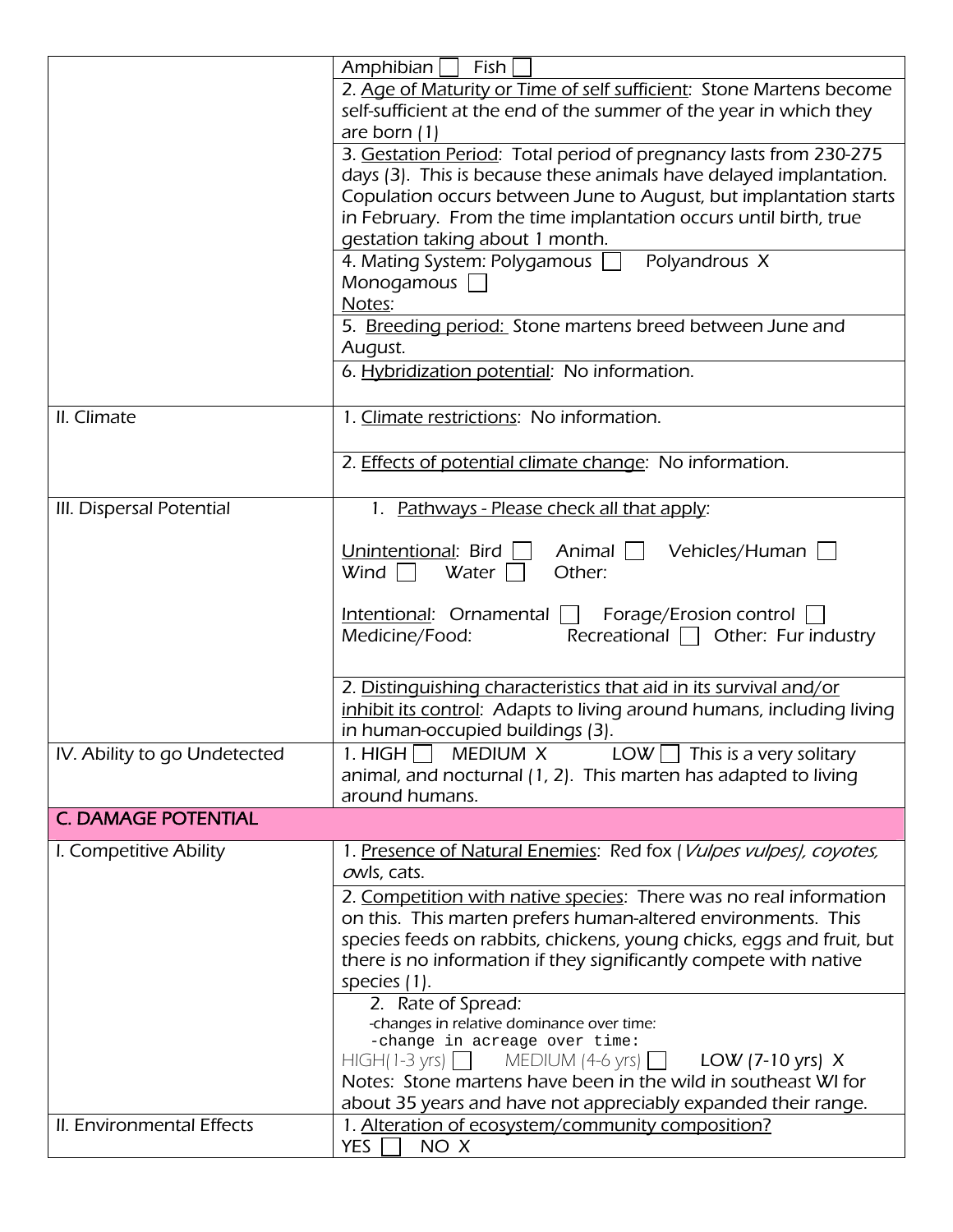|                                       | Notes:                                                             |
|---------------------------------------|--------------------------------------------------------------------|
|                                       | 2. Alteration of ecosystem/community structure?                    |
|                                       | YES $\Box$<br>NO X                                                 |
|                                       | Notes:                                                             |
|                                       | 3. Alteration of ecosystem/community functions and processes?      |
|                                       | YES $\Gamma$<br>NO X                                               |
|                                       | Notes:                                                             |
|                                       | 4. Exhibit Parasitism? YES<br>NO <sub>X</sub>                      |
|                                       | Notes:                                                             |
|                                       |                                                                    |
| <b>D. SOCIO-ECONOMIC EFFECTS</b>      |                                                                    |
| I. Positive aspects of the species    | Notes: They will eat nuisance pests, such as rats and mice, around |
| to the economy/society:               | households (1). Pelts can be sold for money.                       |
| II. Potential Socio-Economic          | Notes: Minimal loss of money in pet trade industry.                |
| <b>Effects of Requiring Controls:</b> |                                                                    |
| Positive:                             |                                                                    |
| Negative:                             |                                                                    |
| III. Direct and Indirect Socio-       | Notes: This animal eats nuisance animals, but will raid chicken    |
| Economic Effects of the Animal:       | $coop(1)$ .                                                        |
|                                       |                                                                    |
| IV. Increased Costs to Sectors        | Notes: Poultry losses. The animals could take up residency in      |
| Caused by the Animal:                 | people's homes causing destruction to houses.                      |
| V. Effects on Human Health:           | Notes: These animals are carnivores and carnivores have many       |
|                                       | diseases, but there is nothing out of the ordinary.                |
| VI. Potential Socio-Economic          | Positive: No longer prey upon poultry.                             |
| <b>Effects of Restricting Use:</b>    | Negative: Potential loss of money in the pet trade, and a predator |
|                                       | to nuisance species, like mice and rats.                           |
| <b>E. CONTROL AND PREVENTION</b>      |                                                                    |
| I. Costs of Prevention (please be     | Notes: The population is small, so if one could find these         |
| as specific as possible):             | individuals and remove them the cost should not be substantial.    |
| II. Responsiveness to Prevention      | Notes: The response to trapping stone martens should be high if    |
| Efforts:                              | animal is trapped properly.                                        |
| III. Effective Control Tactics:       | Mechanical X Biological<br>Chemical                                |
|                                       | Times and uses: Around breeding time, June through August.         |
|                                       | Also set the traps at night.                                       |
| IV. Minimum Effort:                   | Notes: Set traps and monitor them.                                 |
| V. Costs of Control:                  | Notes: The price for human labor, travel, and trapping supplies.   |
|                                       |                                                                    |
| VI. Cost of Prevention or Control     | Notes: These animals do not seem to be a threat at this time, but  |
| vs. Cost of Allowing Invasion to      | the cost of control should not be substantial.                     |
| Occur:                                |                                                                    |
| VII. Non-Target Effects of            | Notes: One may not catch the species they want, but if one is      |
| Control:                              | using live traps, then incidental captures can be released         |
|                                       | unharmed.                                                          |
| VIII. Efficacy of Monitoring:         | Notes: Look for tracks and scat around farms and rural dwellings   |
|                                       | in suspect areas. Communicate with trappers and outdoor            |
|                                       | enthusiasts.                                                       |
| IX. Legal and Landowner Issues:       | Notes: None evident.                                               |
|                                       |                                                                    |